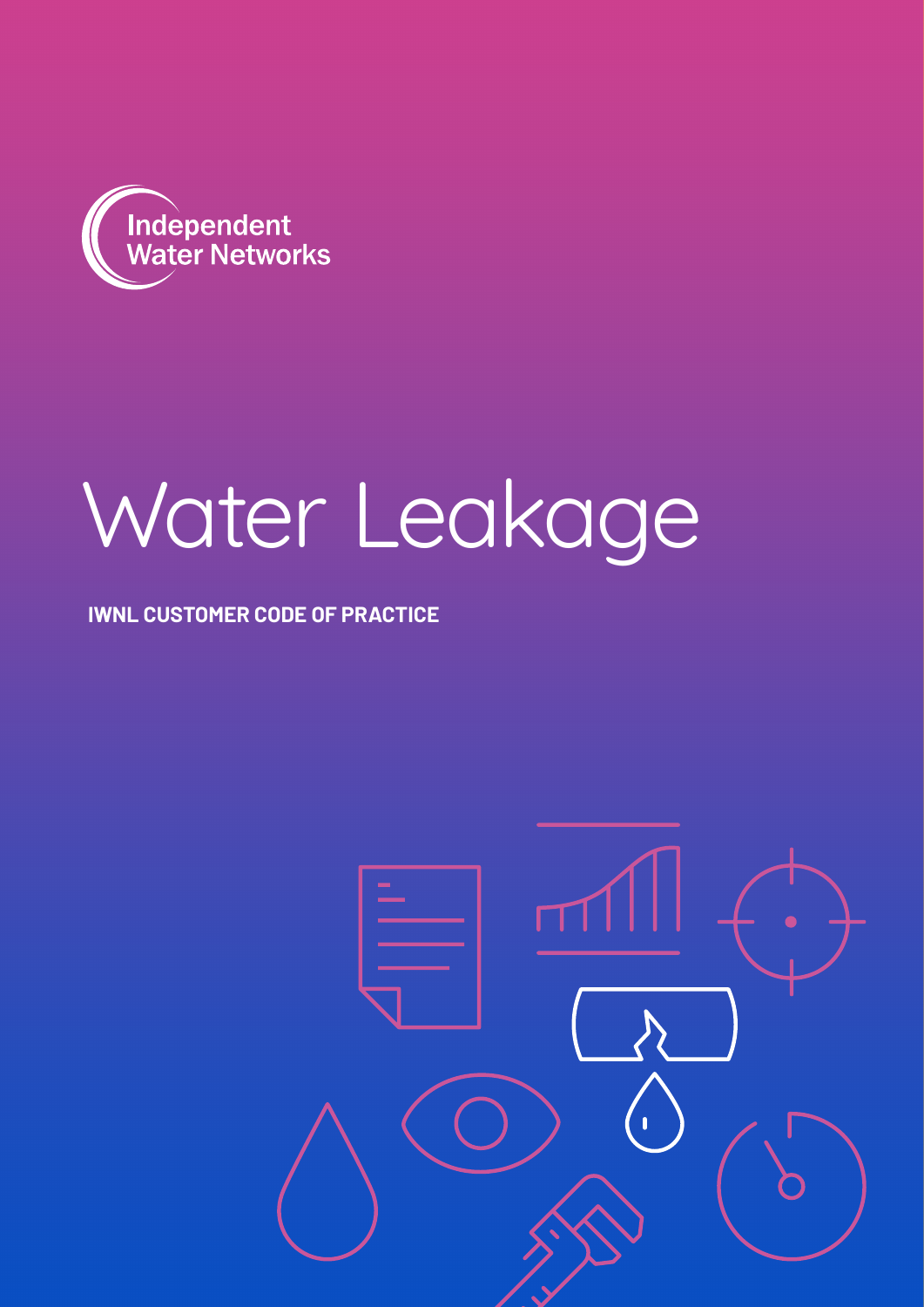

## Contents

- Introduction
- 03 Boundary diagram
- Leakage
- How to spot a leak
- 04 Leakage from our pipes
- Leakage from your pipes
- Where to find your meter
- Can the meter be moved?
- Repairing the leak
- Leakage allowances
- Wastewater notices
- 06 Tips for preventing bursts
- Independent advice
- Contact us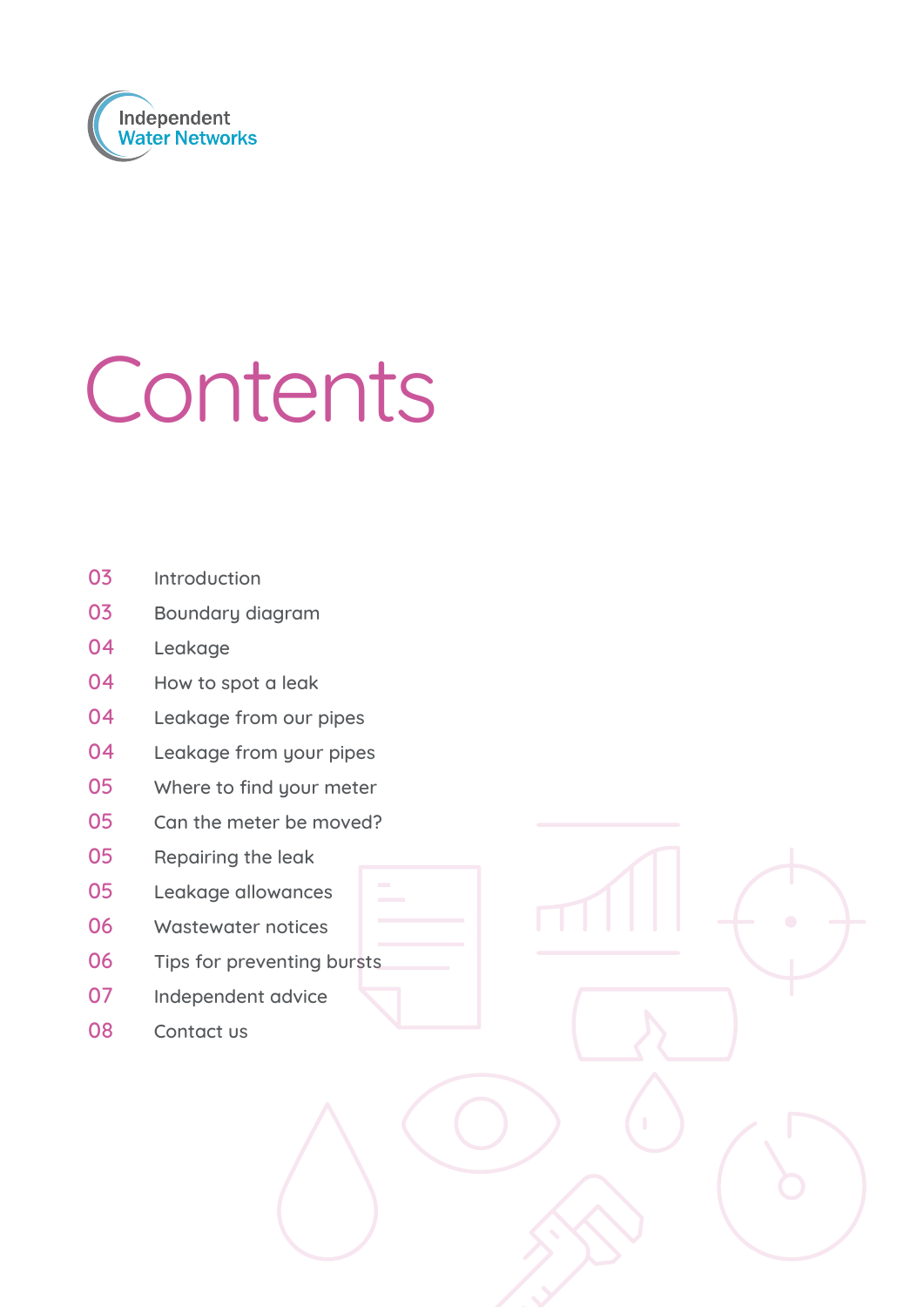## **Introduction**

This booklet explains what you should do if your water is supplied by Independent Water Networks (IWNL) and you discover a leak. This document is available in formats such as Braille or large print on request.

Independent Water Networks is the water and sewerage services company supplying your area. We are owned by BUUK Infrastructure, a company that owns and operates gas, water, electricity, fibre and heat networks across England, Scotland, and Wales.

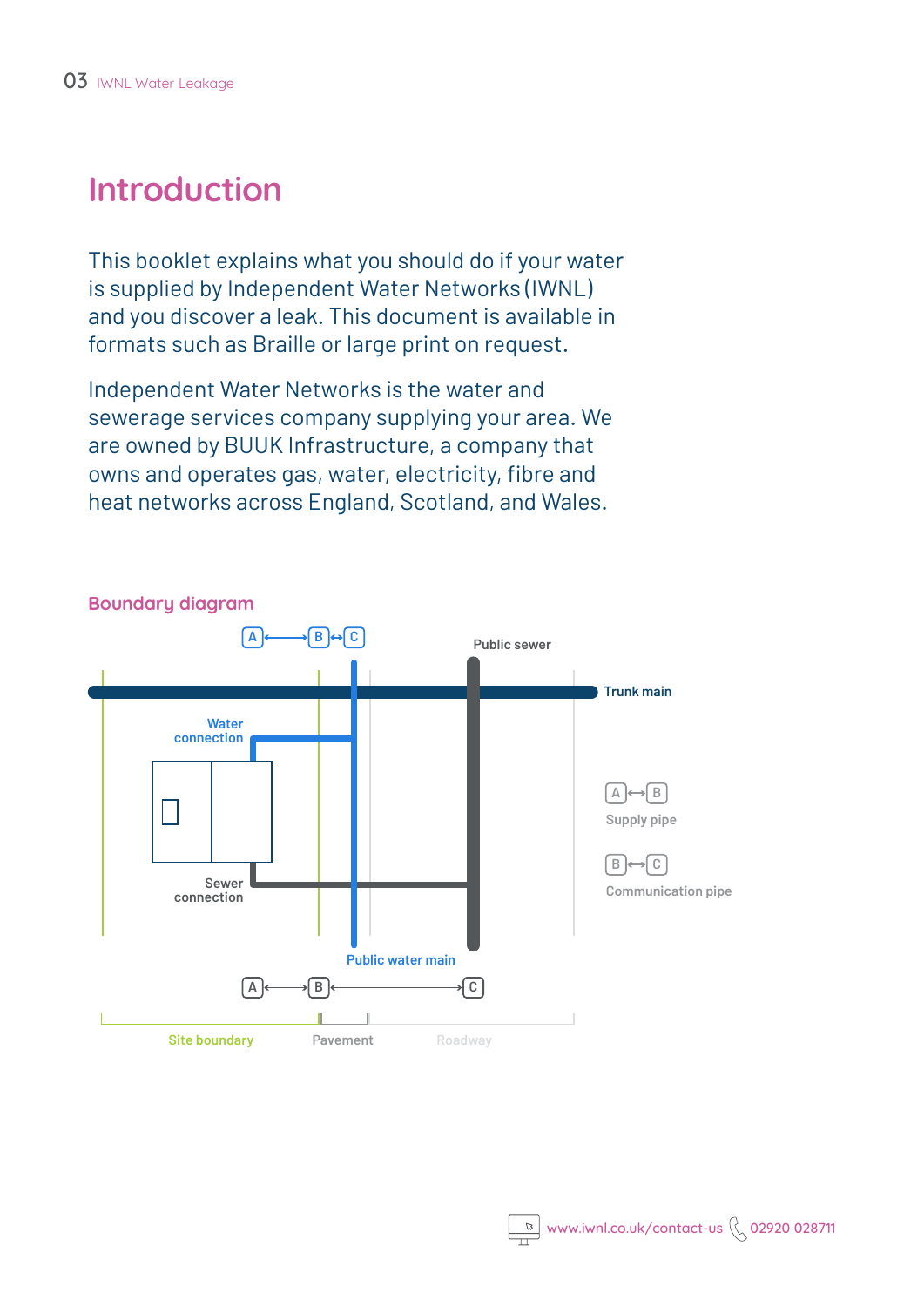## **Leakage**

If you find a leak on your property, it is important to get in touch with us on 02920 028711 as soon as possible.

We will help you find and repair leaks on your supply pipe. They must be accessible and not under any structure, up to the wall of your property. There is no limit to the number of repairs we will carry out, but we reserve the right to replace the pipe rather than repair it. When we reinstate the area directly affected by the repair and the work is completed, we will attempt to match its previous condition where possible.

In the case of new-build properties, you may be advised to contact the builder in the first instance, as this type of work is usually covered under the builder's guarantee for the first few years.

If you have received a large bill as a result of a leak from underground pipe work, you may be entitled to a leakage allowance.

## **How to spot a leak**

#### **Signs of a leak include:**

- Higher-than-usual meter readings
- Damp patches around your property
- Areas in your garden where plants or grass continue to grow through a dry spell
- Loss of water pressure
- The sound of running water in your property when none is being used

If you think you may have a leak, please make sure that all taps are turned off and no water is being used by any other appliances.

Watch the dials on your meter to see if they move, or take a meter reading and check again in an hour. If the second reading is higher and no water has been consumed in the meantime, you may have a leak.

## **Leakage from our pipes**

Finding leaks on our system helps us conserve water, minimise the impact on the environment, reduce our costs and keep your water charges down.

It is our duty under law to prevent water wastage caused by leaks on our system and make sure that our networks are as efficient as possible.

Our networks are designed to prevent leaks occurring; however, it is still possible for them to develop, so if you discover a leak please call us on 02920 028711 to report it. This line is open 24 hours a day, 7 days a week. Alternatively, you can contact us through our website at: **www.iwnl.co.uk**

Once we are aware of a leak on our pipes, we will aim to carry out the repair as soon as possible. This will be dependent upon gaining clearance from the relevant authorities.

## **Leakage from your pipes**

You are responsible for maintaining all your internal pipework and your supply pipe up to the boundary of your property.

We are responsible for maintaining any communication pipe outside the boundary of your property, the water meter, and our stopcock. The diagram on page 3 details a typical water network system. If you wish to clarify responsibilities at your property, please contact us.

You should look after your part of the supply pipe as you would do any internal plumbing, even if it runs underground. Any work that needs to be done to your supply pipe is legally your responsibility. If you are a tenant, you are responsible for alerting both your landlord and us to the possibility of a leak.

A leak could cost you money in repairing pipes, damage to your property and charges for any water wasted. It is our duty under law to prevent water wastage caused by leaks on our system, and if you do not repair a leak on your property within 14 days we may start proceedings against you under section 75 of the Water Industry Act 1991.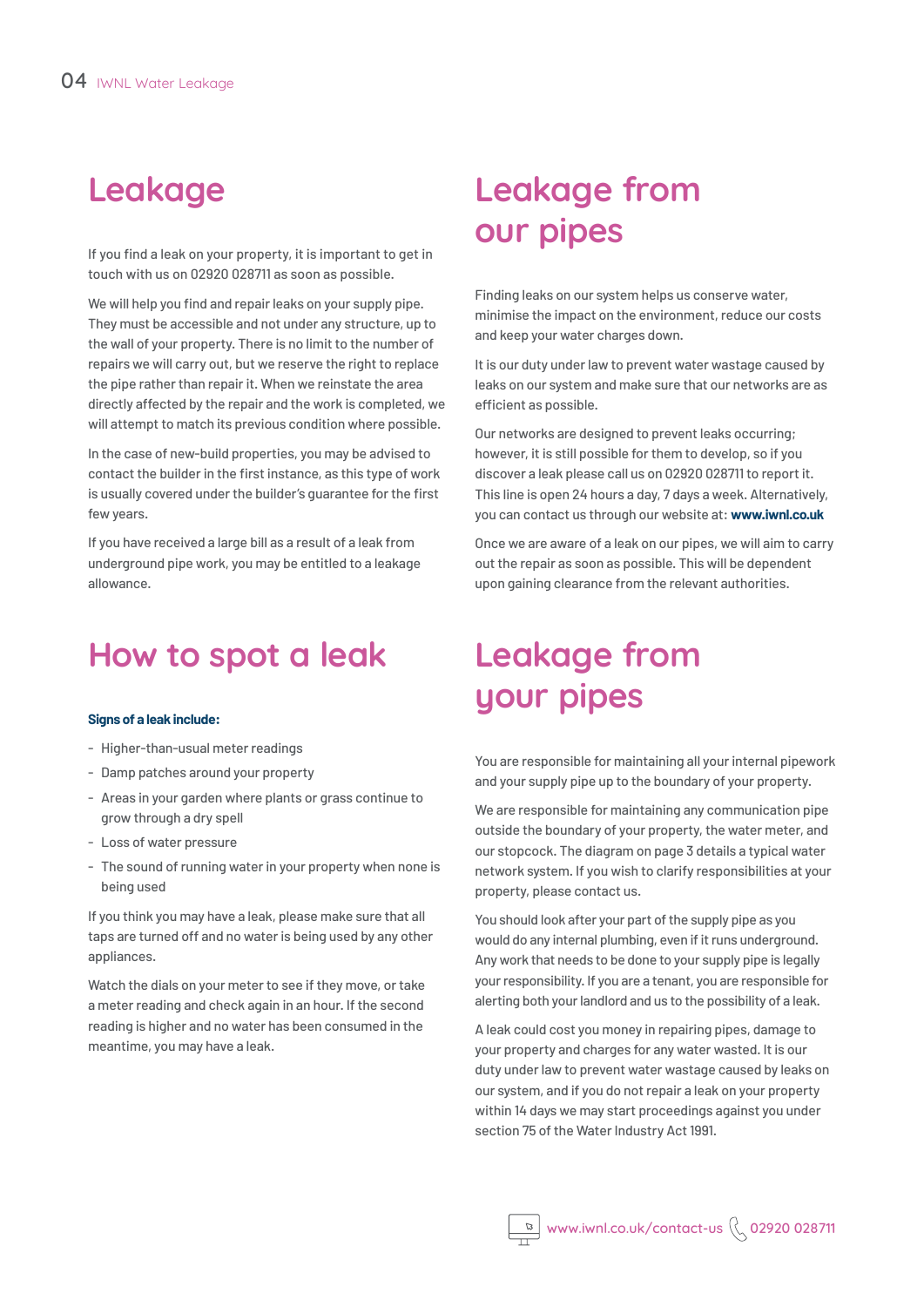## **Where to find your meter**

#### **There are three possible locations for a meter:**

- External at our stopcock just outside the boundary of your property
- External inside the boundary of your property, either in your garden or on the outside wall of your property
- Inside your property

If you would like to find out more information on finding and reading your water meter please visit:

#### **www.iwnl.co.uk/domestic/your-meter-reading**

If you cannot find your meter, please contact us and we will be able to advise you where it is. The position of the meter does not affect the ownership of the pipe; you are responsible for the supply pipe running to the property boundary regardless of where the meter is located.

## **Can the meter be moved?**

If you want to move your water meter you will need to write to us giving reasons for the relocation. If we agree, we will provide you with the details of how much the work will cost. Customers with individual needs who need the meter to be relocated, to enable them to read it, will not be charged.

At the time of the relocation, we will check your incoming pipework and repair it for free, if it is found to be leaking.

If your meter is located near our stopcock, it will record any leaks that occur from your property boundary onwards, so you may be charged for water wasted as a result of a leakage on your supply pipe.

There is the possibility of a leakage allowance being granted.

If your meter is in a meter pit box, rainwater can collect in the box. This does not mean the meter is faulty.

## **Repairing a leak**

If you find a leak in your property it is important to get in touch with us on 02920 028711 as soon as possible.

If the leak is anywhere within your property boundary you are responsible for repairing it. We offer a free leak-detection service (only available during normal working hours) where we will do all we can to help you find the leak or the source of the problem.

If a leak is found on your supply pipe, we will repair or replace this free of charge, if it is accessible and does not pass under any structure. We will aim to make the repair within 7 days.

There is no limit to the number of repairs we will carry out; however, where appropriate, we will replace the pipe rather than repair it. When we reinstate the area directly affected by the repair, we will attempt to match its previous condition.

The leak detection or repair service is not available as a 24-hour emergency service. Outside of normal working hours you will need to contact an approved plumber. Advice on finding a plumber can be found on our website: **www.iwnl.co.uk/useful-documents**

## **Leakage allowances**

IWNL uses water meters, which mean we charge you on the amount of water and wastewater used.

If your meter reading is higher than usual and you feel you have used no more water than normal, you may have a leak. We are responsible if the leak is on the meter itself, and you are responsible for repairing leaks on the supply pipe. If your meter is situated near the boundary of your property it will record any water wasted from leaks in your supply pipe.

If you are aware of a leak and have taken no action to repair it, you may be liable for the cost of repair, clean-up, sampling and testing, removal of contaminated ground and the replacement of the supply pipe. If there is a leak and it is repaired straight away, was not caused by your negligence, and was impossible for you to discover and repair sooner, we will adjust your charges accordingly.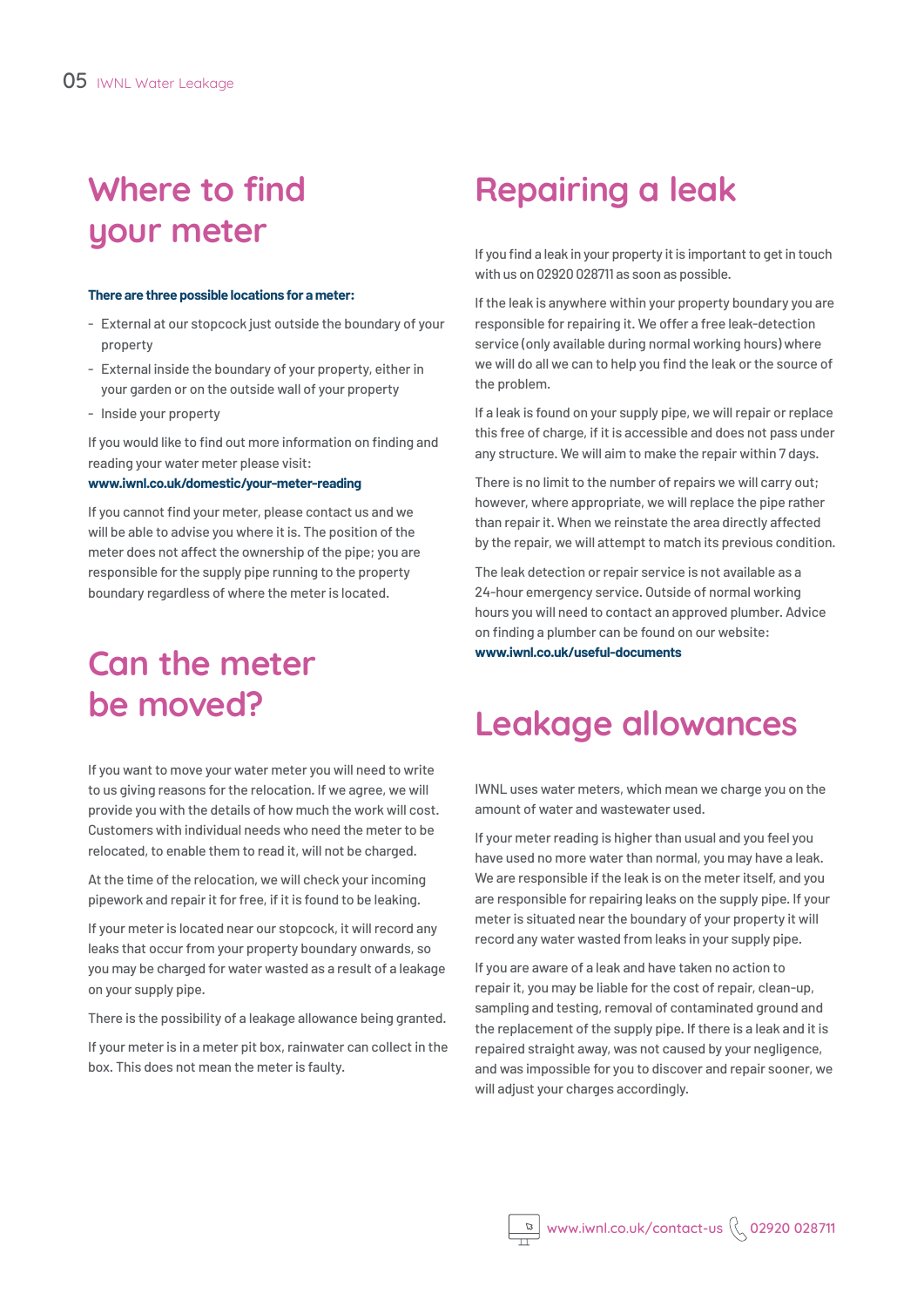IWNL will not adjust your water charges for any future leaks, but you may be entitled to a change to your wastewater charges. Any changes to your water supply charges will also be made to your wastewater charges.

You may be entitled to a leakage allowance to help cover the cost of the water wasted by a leaking supply pipe. When you report the leak to us, we will let you know if you are eligible to make a claim and advise you to complete a claim form once the leak has been repaired. This does not guarantee that you will be paid the allowance; a decision will be made once your application has been reviewed.

#### **We will make a payment where all of the following apply:**

- This is the first instance of a claim for a leak on the supply pipe at the property. Our offer applies per property, per owner. This means that if you have recently bought a new property and we paid an allowance to a previous occupier, you will still be eligible for a further payment. If there is a change in tenancy however (not landlord), a further allowance will not be granted
- You repair or replace the supply pipe within 21 days

#### **We will not make a payment where any of the following apply:**

- You knew there was a leak (or should have known) and failed to repair it
- The leak was caused by negligence or recklessness either by you or by a third party
- The leak is inside your property

You must continue to pay your account as normal while your claim is being considered. Any allowance will be deducted from your future bills.

The allowance will be for the time that the leak occurred up to the date of repair, up to a maximum period of two years. It will be based on your past average usage, or, where this is not available, the average usage for your property type. This can be reviewed later if your actual usage is very different from what is expected.

We may need to carry out an inspection at your property to verify that the work has been completed.

In the event of a future leak(s), an allowance may be granted if you're able to demonstrate that you regularly monitor your water usage; for example, by recording meter readings monthly and acting quickly to deal with any unexplained increase in usage.

If we only supply water to your property, we will inform the relevant sewerage company that you have had a leak and an allowance needs to be granted.

### **Wastewater notices**

If you do not repair leaks on your supply pipe quickly, we can issue you with a wastewater notice requiring you to complete the necessary works within a fixed time period, usually 21 days. You will need to employ a plumber or contractor to carry out the work.

If you do not take action, we have a legal right to make the repairs and charge you the full cost. In some cases, we could also turn off your supply to prevent wastage and contamination.

You may be eligible for a leakage allowance as outlined previously. However, if we have to repair the leak as a result of an expired wastewater notice, you will not be eligible.

## **Tips for preventing bursts**

#### **Leaks can be expensive and stressful, but you can avoid them by following some of these simple tips:**

- Know where your main stop valve is this allows you to turn off the water supply to your property. Usually, you can find it under the sink, in the garage or where the mains supply enters the property
- Keep rooms that are not used often heated at the lowest settings. This will stop your pipes and tanks from freezing
- Make sure your cold-water tank and pipes are properly insulated - you could save money on your energy bills too
- Repair dripping taps and faulty washers
- If you're going away for a short time, leave your central heating on a low setting to prevent your pipes from freezing
- Have the name and phone number of an approved plumber to hand

#### **What to do if you have a burst pipe:**

- Shut off the water at the main stop valve
- Turn off your central heating to prevent damage (or even an explosion)
- Open all taps to drain water from the pipes
- Contact a plumber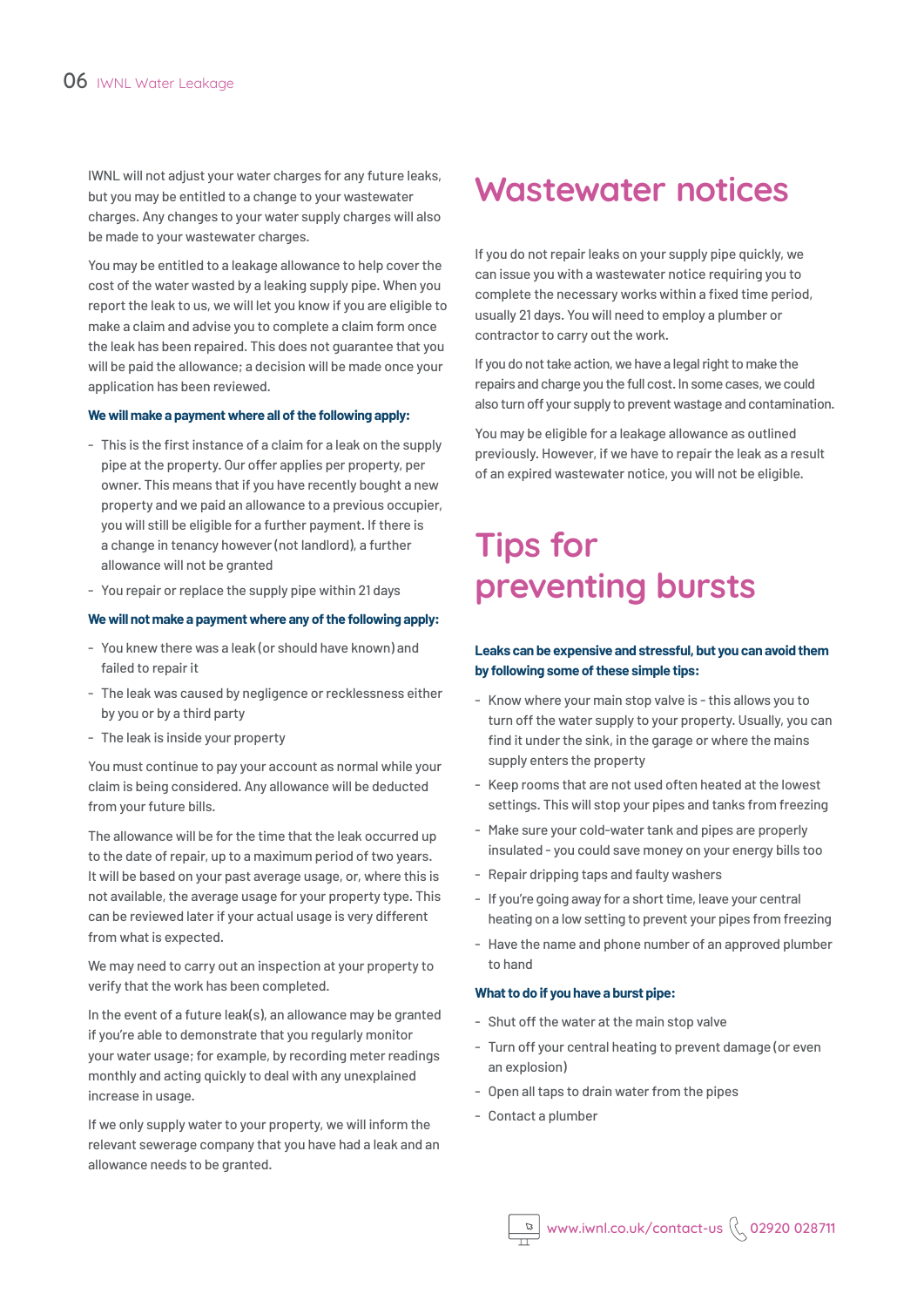## **Independent advice**

#### **CCW**

The voice for water consumers (CCW) is the independent customer watchdog for the water industry and may be able to provide you with independent advice.

If you have a complaint, you can refer it to CCW at any point, but they may ask that you contact us to look into the matter before they begin their investigation. For more details, please see our Customer Complaints Procedure which is available on our website -

#### **www.iwnl.co.uk/useful-documents**

#### **CCW**

First Floor Victoria Square House Victoria Square Birmingham B2 4AJ

Telephone: 0300 034 2222 Website: www.ccwater.org.uk

#### **Water Redress Scheme (WATRS)**

If you remain dissatisfied following CCW's efforts to resolve your complaint, you have the right to refer your complaint to the Water Redress Scheme (WATRS).

WATRS is a voluntary, alternative dispute resolution scheme to help address customer complaints that remain unresolved. WATRS is designed to provide an independent, impartial, and easy to use alternative to going to court or a tribunal.

#### **We have signed up to the scheme's commitments below:**

- Commitment to provide WATRS free of charge to customers
- Commitment to support the principles set out in the ADR Specification
- Commitment to respect the independence of WATRS
- Commitment to be bound by the decision of the WATRS' adjudicator if accepted by the customer and to implement the decision as required by the Scheme Rules
- Commitment to co-operate with, and have due regard to, the recommendations of the ADR Panel
- Commitment to provide accurate and reliable information to, and co-operate with, the WATRS' adjudicators

A full copy of the Scheme Rules can be found at: **www.cedr.com/consumer/watrs**

You can make an application, free of charge, via the WATRS website - **www.cedr.com/consumer/watrs** - or you can ask for an application form to be sent to you by emailing applications@watrs.org. Guidance notes are available on the website or you can ask for a copy to be sent to you by calling 0800 008 6909.

#### **WATRS**

Centre for Effective Dispute Resolution International Dispute Resolution Centre 70 Fleet Street London EC4Y 1EU

Telephone: 0207 536 6000 Website: www.cedr.com Email: info@cedr.com